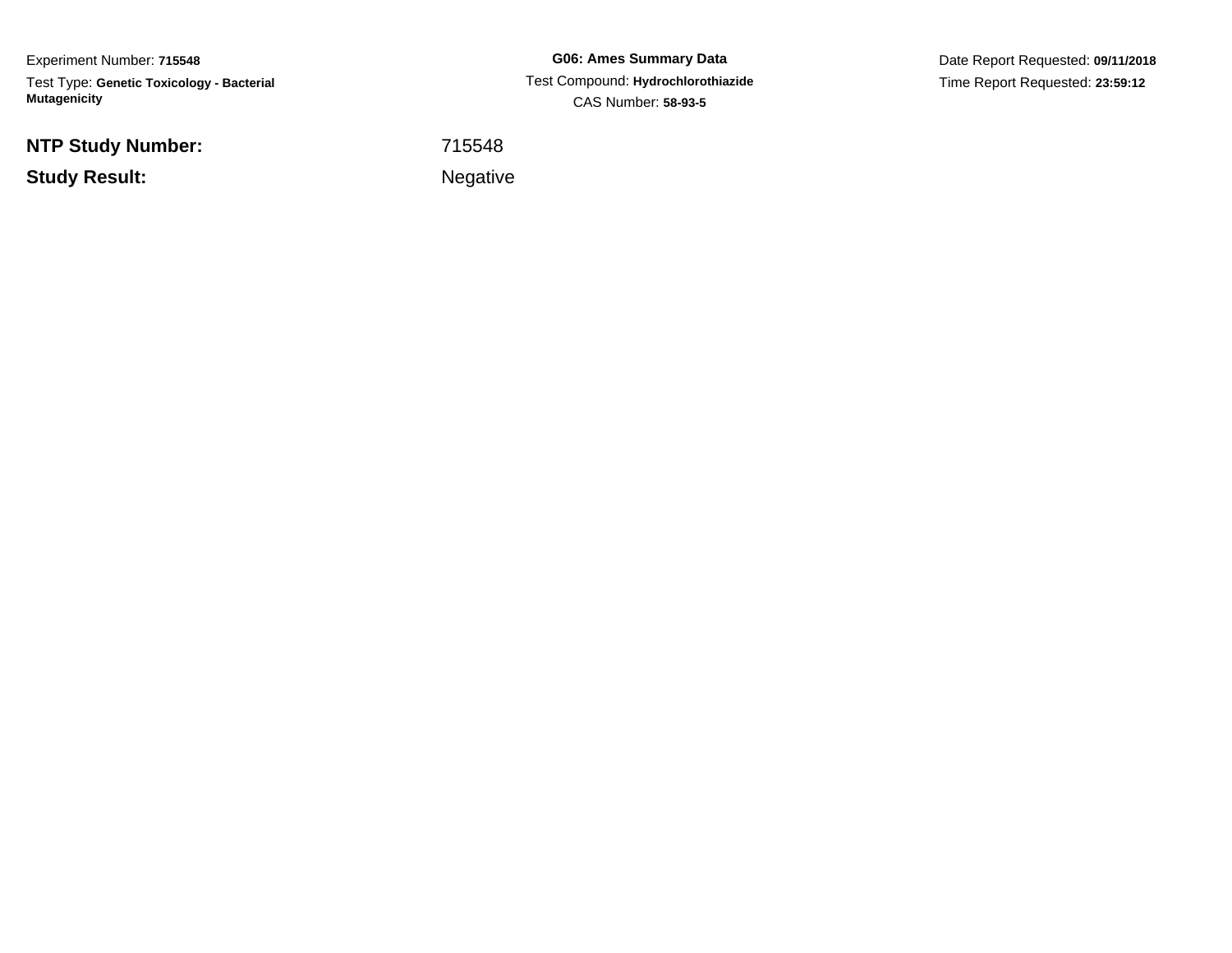Test Type: **Genetic Toxicology - Bacterial Mutagenicity**

## **G06: Ames Summary Data** Test Compound: **Hydrochlorothiazide**CAS Number: **58-93-5**

| Strain: TA100                 |                   |                   |                        |                        |                     |  |
|-------------------------------|-------------------|-------------------|------------------------|------------------------|---------------------|--|
| Dose (ug/Plate)               | <b>Without S9</b> | <b>Without S9</b> | <b>With 10% Rat S9</b> | <b>With 10% Rat S9</b> | With 10% Hamster S9 |  |
| Vehicle Control <sup>1</sup>  | $156 \pm 4.8$     | $135 \pm 2.2$     | $153 \pm 6.7$          | $153 \pm 6.3$          | $154 \pm 4.1$       |  |
| 100.0                         | $142 \pm 3.8$     | $126 \pm 2.7$     | $156 \pm 6.1$          | $149 \pm 3.6$          | $159 \pm 7.0$       |  |
| 333.0                         | $132 \pm 1.5$     | $137 \pm 4.2$     | $140 \pm 7.7$          | $136 \pm 3.9$          | $158 \pm 4.4$       |  |
| 1000.0                        | $139 \pm 2.3$     | $142 \pm 7.5$     | $135 \pm 7.6$          | $139 \pm 0.9$          | $161 \pm 1.7$       |  |
| 3333.0                        | $132 \pm 7.5$     | $143 \pm 6.4$     | $143 \pm 13.9$         | $144 \pm 11.1$         | $169 \pm 9.0$       |  |
| 10000.0                       | $111 \pm 14.9$    | $152 \pm 1.7$     | $150 \pm 9.0$          | $141 \pm 8.4$          | $200 \pm 7.3$       |  |
| <b>Trial Summary</b>          | Negative          | Negative          | Negative               | Negative               | Equivocal           |  |
| Positive Control <sup>2</sup> |                   |                   |                        |                        | $1111 \pm 30.6$     |  |
| Positive Control <sup>3</sup> |                   |                   | $992 \pm 8.5$          | $675 \pm 13.2$         |                     |  |
| Positive Control <sup>4</sup> | $1213 \pm 44.1$   | $1030 \pm 13.1$   |                        |                        |                     |  |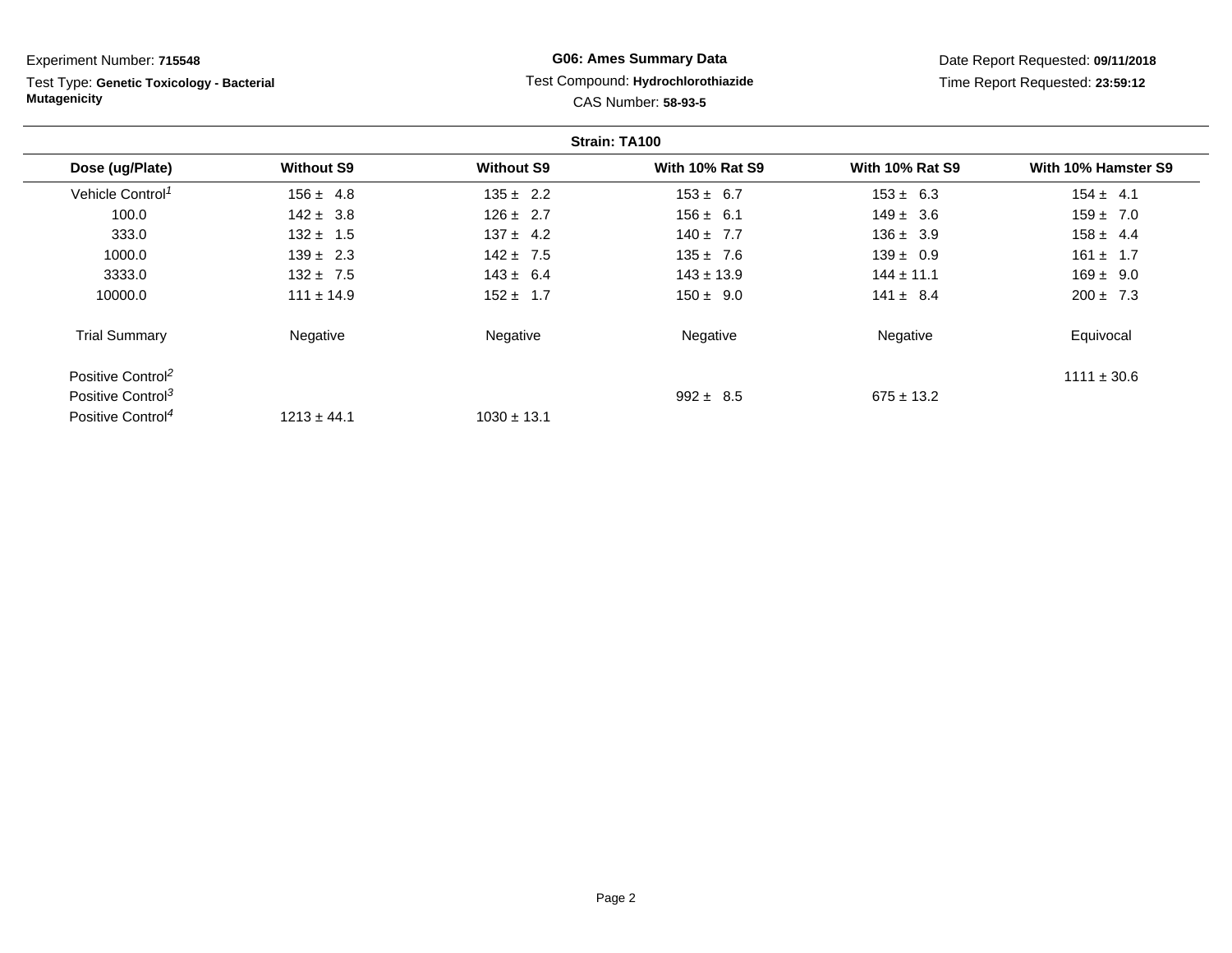$\overline{\phantom{a}}$ 

Test Type: **Genetic Toxicology - Bacterial Mutagenicity**

**G06: Ames Summary Data** Test Compound: **Hydrochlorothiazide**CAS Number: **58-93-5**

Date Report Requested: **09/11/2018**Time Report Requested: **23:59:12**

#### **Strain: TA100**

| With 10% Hamster S9 |
|---------------------|
| $126 \pm 1.0$       |
| $130 \pm 12.8$      |
| $118 \pm 7.2$       |
| $117 \pm 11.0$      |
| $126 \pm 3.8$       |
| $141 \pm 5.5$       |
| Negative            |
| $838 \pm 21.2$      |
|                     |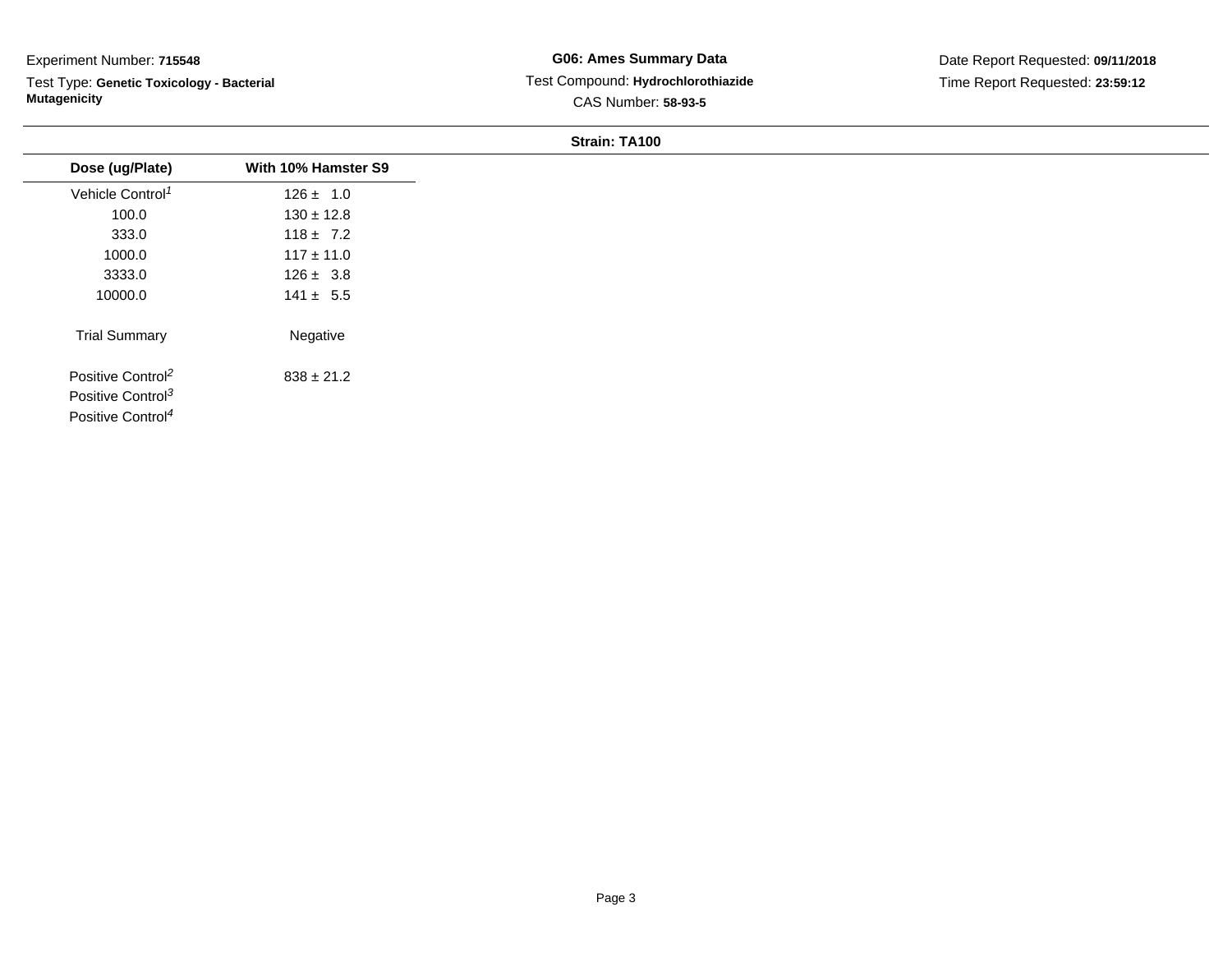Test Type: **Genetic Toxicology - Bacterial Mutagenicity**

## **G06: Ames Summary Data** Test Compound: **Hydrochlorothiazide**CAS Number: **58-93-5**

| Strain: TA1535                |                   |                   |                        |                        |                     |
|-------------------------------|-------------------|-------------------|------------------------|------------------------|---------------------|
| Dose (ug/Plate)               | <b>Without S9</b> | <b>Without S9</b> | <b>With 10% Rat S9</b> | <b>With 10% Rat S9</b> | With 10% Hamster S9 |
| Vehicle Control <sup>1</sup>  | $30 \pm 5.9$      | $32 \pm 3.2$      | $14 \pm 1.9$           | $7 \pm 1.5$            | $15 \pm 1.0$        |
| 100.0                         | $35 \pm 3.2$      | $28 \pm 1.8$      | $13 \pm 1.5$           | $11 \pm 2.0$           | $16 \pm 1.8$        |
| 333.0                         | $26 \pm 3.6$      | $21 \pm 2.7$      | $15 \pm 0.7$           | $10 \pm 1.0$           | $15 \pm 3.5$        |
| 1000.0                        | $20 \pm 2.0$      | $22 \pm 2.6$      | $12 \pm 0.3$           | $8 \pm 1.7$            | $13 \pm 0.9$        |
| 3333.0                        | $23 \pm 1.7$      | $21 \pm 4.7$      | $10 \pm 1.5$           | $11 \pm 0.6$           | $11 \pm 1.7$        |
| 10000.0                       | $14 \pm 5.2$      | $20 \pm 1.2$      | $13 \pm 3.3$           | $11 \pm 1.3$           | $15 \pm 3.5$        |
| <b>Trial Summary</b>          | Negative          | Negative          | Negative               | Negative               | Negative            |
| Positive Control <sup>2</sup> |                   |                   |                        |                        | $87 \pm 3.6$        |
| Positive Control <sup>3</sup> |                   |                   | $88 \pm 4.6$           | $58 \pm 3.3$           |                     |
| Positive Control <sup>4</sup> | $871 \pm 28.3$    | $726 \pm 22.2$    |                        |                        |                     |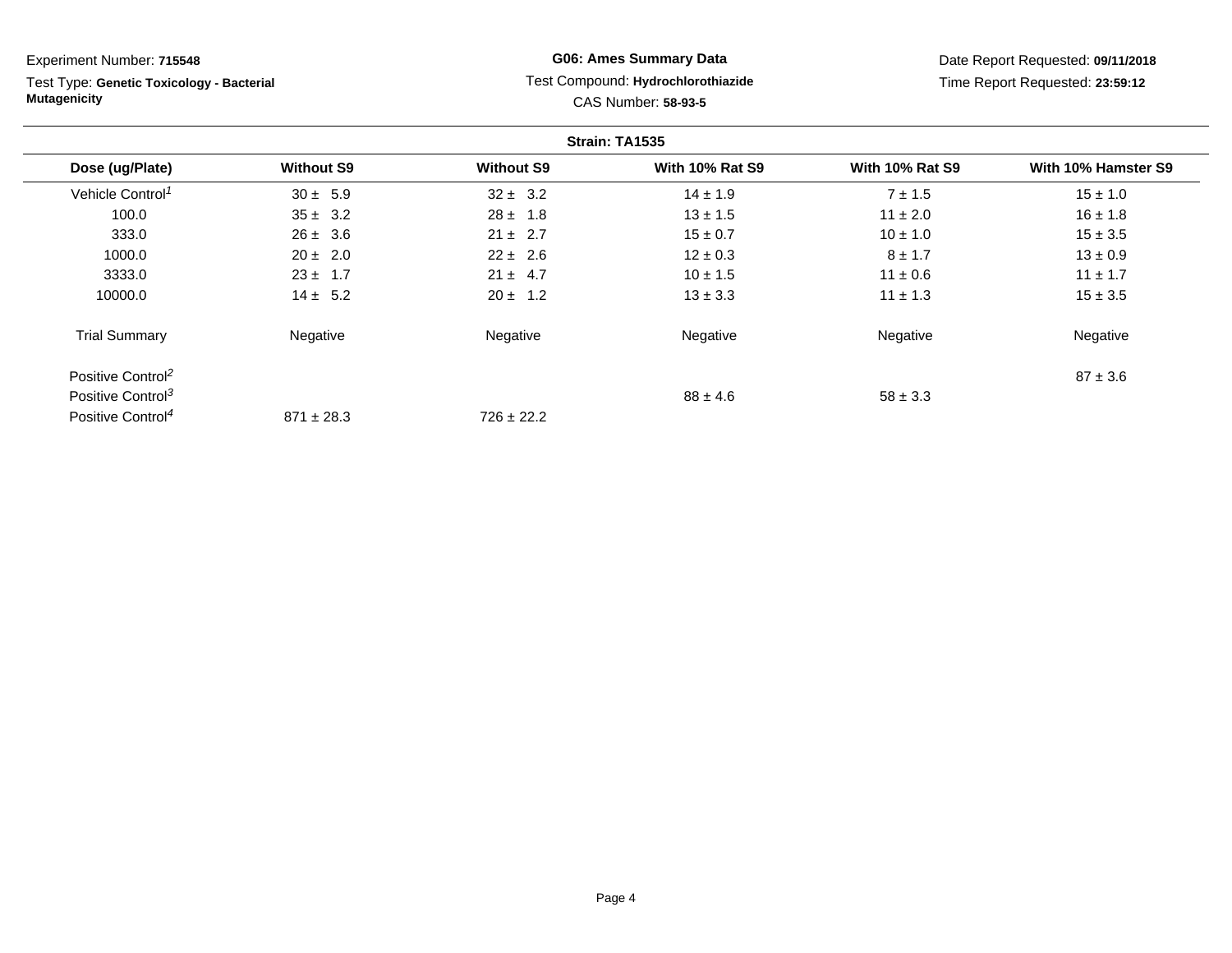Test Type: **Genetic Toxicology - Bacterial Mutagenicity**

#### **Strain: TA1535**

| Dose (ug/Plate)                                                                                 | With 10% Hamster S9 |
|-------------------------------------------------------------------------------------------------|---------------------|
| Vehicle Control <sup>1</sup>                                                                    | $13 \pm 1.8$        |
| 100.0                                                                                           | $13 \pm 3.2$        |
| 333.0                                                                                           | $10 \pm 2.2$        |
| 1000.0                                                                                          | $10 \pm 2.1$        |
| 3333.0                                                                                          | $12 \pm 1.0$        |
| 10000.0                                                                                         | $11 \pm 0.7$        |
| <b>Trial Summary</b>                                                                            | Negative            |
| Positive Control <sup>2</sup><br>Positive Control <sup>3</sup><br>Positive Control <sup>4</sup> | $66 \pm 2.5$        |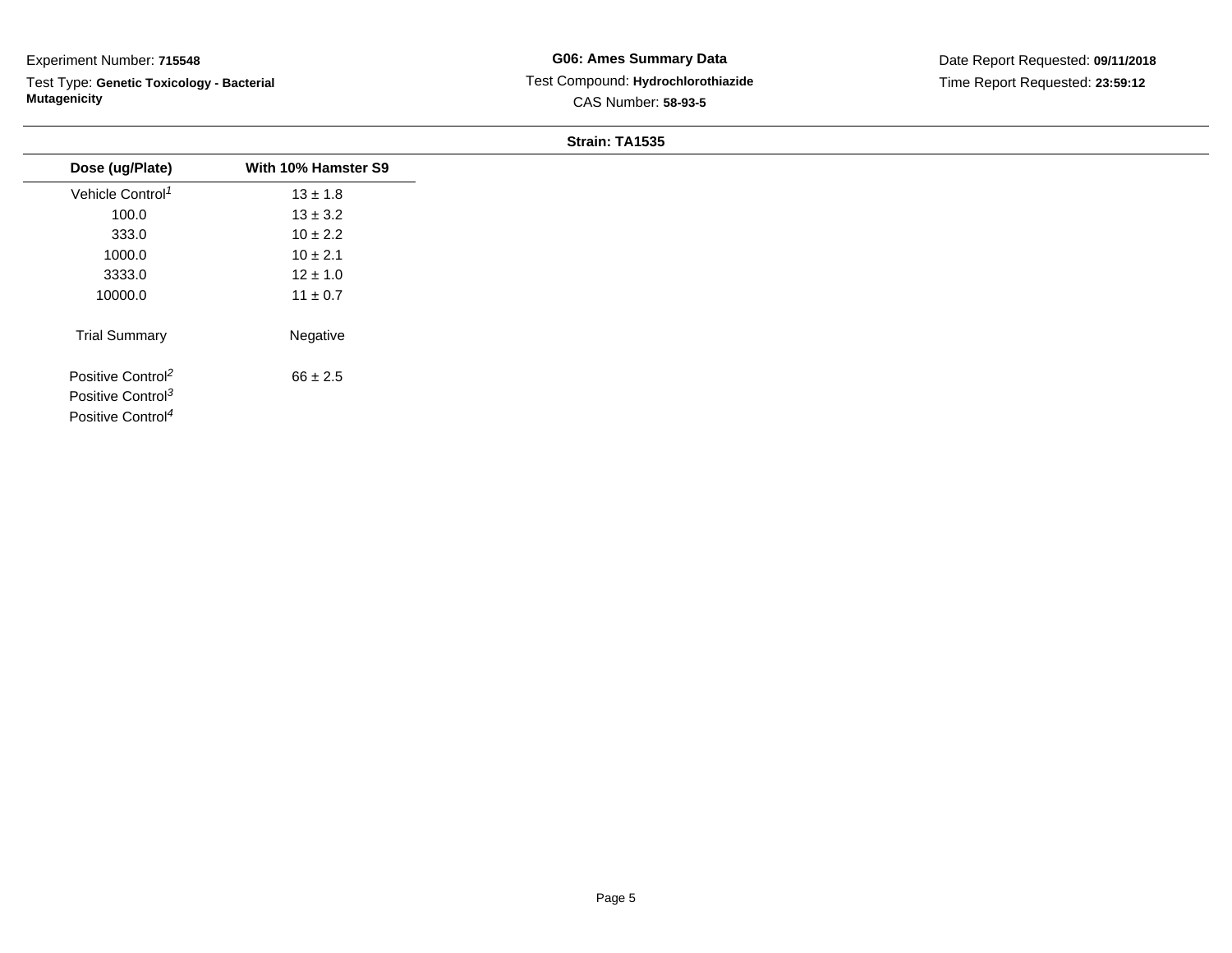Test Type: **Genetic Toxicology - Bacterial Mutagenicity**

## **G06: Ames Summary Data** Test Compound: **Hydrochlorothiazide**CAS Number: **58-93-5**

| Strain: TA1537                |                   |                   |                   |                        |                        |
|-------------------------------|-------------------|-------------------|-------------------|------------------------|------------------------|
| Dose (ug/Plate)               | <b>Without S9</b> | <b>Without S9</b> | <b>Without S9</b> | <b>With 10% Rat S9</b> | <b>With 10% Rat S9</b> |
| Vehicle Control <sup>1</sup>  | $4 \pm 1.5$       | $8 \pm 1.8$       | $7 \pm 2.1$       | $12 \pm 1.8$           | $11 \pm 4.0$           |
| 100.0                         | $8 \pm 1.2$       | $6 \pm 1.7$       | $9 \pm 2.0$       | $10 \pm 1.9$           | $12 \pm 1.7$           |
| 333.0                         | $6 \pm 1.5$       | $9 \pm 1.5$       | $8 \pm 1.0$       | $8 \pm 2.3$            | $14 \pm 3.4$           |
| 1000.0                        | $7 \pm 1.2$       | 7 ± 0.6           | $6 \pm 1.2$       | $11 \pm 1.7$           | $10 \pm 3.1$           |
| 3333.0                        | $8 \pm 1.0$       | $10 \pm 0.9$      | $11 \pm 0.7$      | $14 \pm 0.6$           | $14 \pm 4.1$           |
| 6667.0                        |                   |                   | $7 \pm 1.3$       |                        |                        |
| 10000.0                       | $10 \pm 1.5$      | $19 \pm 1.2$      | $9 \pm 3.8$       | $15 \pm 2.6$           | $14 \pm 0.9$           |
| <b>Trial Summary</b>          | Negative          | Equivocal         | Negative          | Negative               | Negative               |
| Positive Control <sup>2</sup> |                   |                   |                   |                        |                        |
| Positive Control <sup>3</sup> |                   |                   |                   | $86 \pm 6.7$           | $60 \pm 7.7$           |
| Positive Control <sup>5</sup> | $600 \pm 14.5$    | $99 \pm 19.5$     | $195 \pm 12.8$    |                        |                        |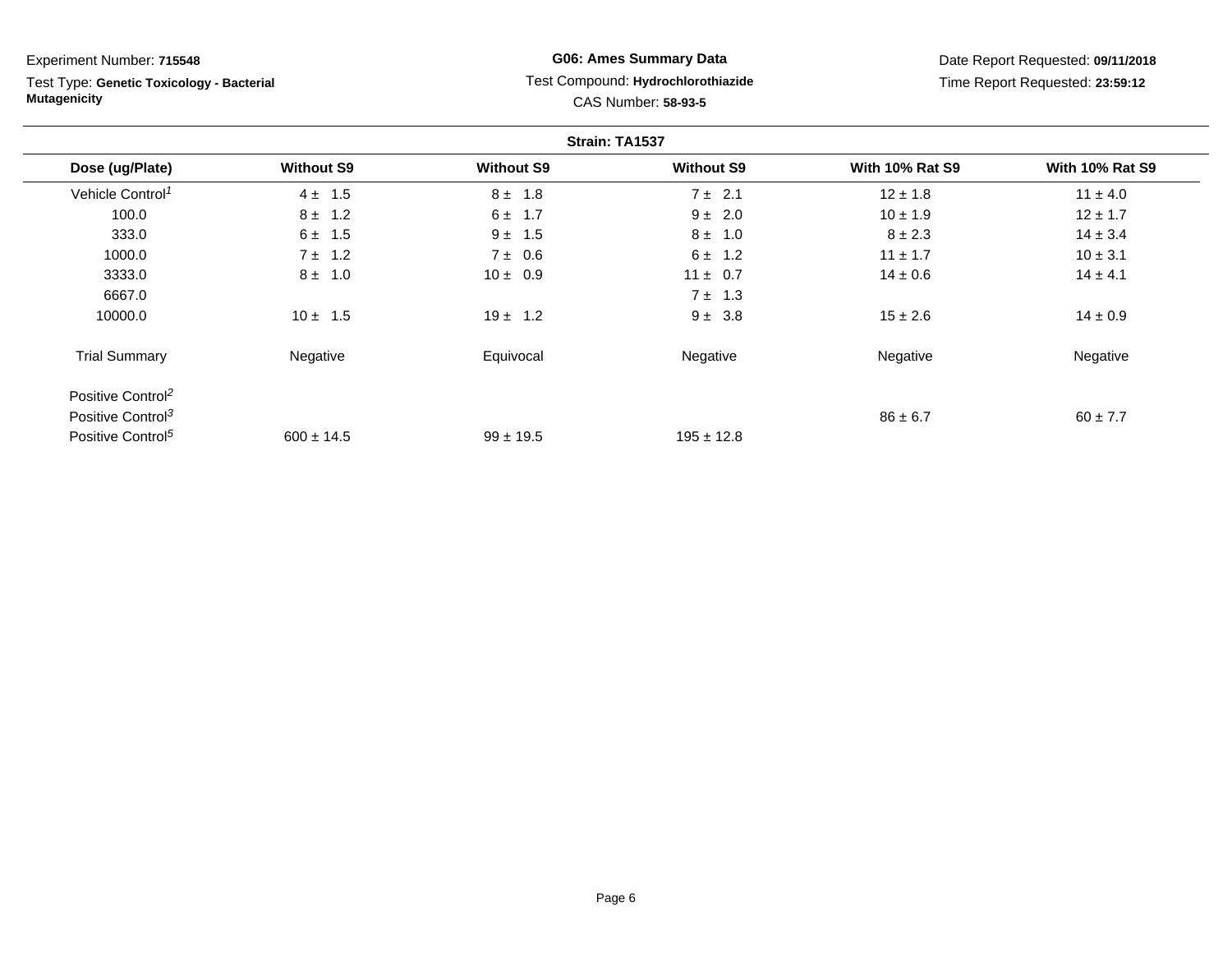Test Type: **Genetic Toxicology - Bacterial Mutagenicity**

### **G06: Ames Summary Data** Test Compound: **Hydrochlorothiazide**CAS Number: **58-93-5**

|                               |                     | Strain: TA1537      |
|-------------------------------|---------------------|---------------------|
| Dose (ug/Plate)               | With 10% Hamster S9 | With 10% Hamster S9 |
| Vehicle Control <sup>1</sup>  | $7 \pm 0.3$         | $8 \pm 2.3$         |
| 100.0                         | $11 \pm 3.2$        | $9 \pm 2.0$         |
| 333.0                         | $13 \pm 1.7$        | $11 \pm 1.5$        |
| 1000.0                        | $9 \pm 0.9$         | $8 \pm 0.9$         |
| 3333.0                        | $14 \pm 1.7$        | $13 \pm 2.3$        |
| 6667.0                        |                     |                     |
| 10000.0                       | $12 \pm 1.2$        | $14 \pm 3.2$        |
| <b>Trial Summary</b>          | Negative            | Negative            |
| Positive Control <sup>2</sup> | $82 \pm 5.5$        | $72 \pm 6.2$        |
| Positive Control <sup>3</sup> |                     |                     |
| Positive Control <sup>5</sup> |                     |                     |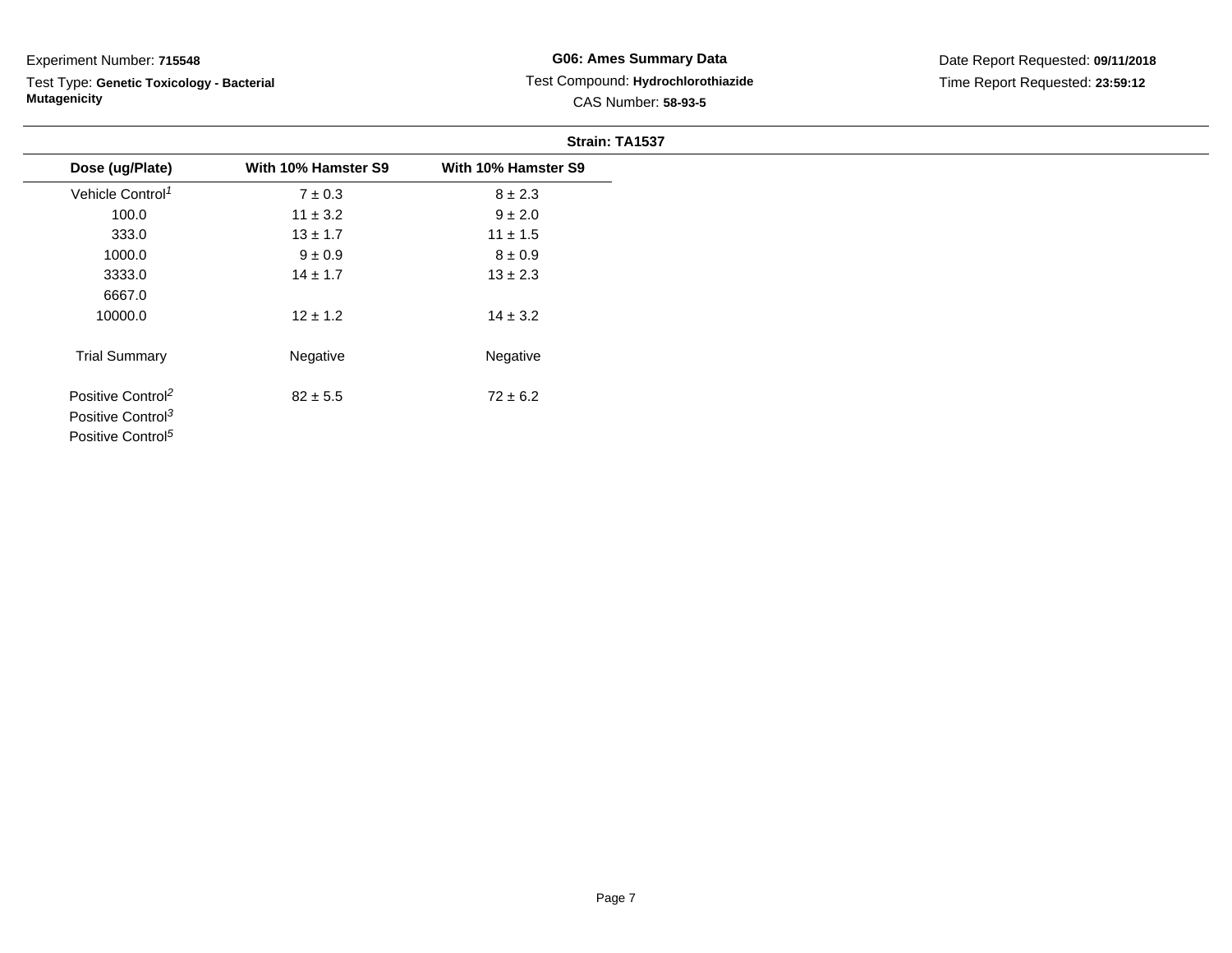Test Type: **Genetic Toxicology - Bacterial Mutagenicity**

## **G06: Ames Summary Data** Test Compound: **Hydrochlorothiazide**CAS Number: **58-93-5**

| <b>Strain: TA98</b>           |                   |                   |                   |                        |                        |  |
|-------------------------------|-------------------|-------------------|-------------------|------------------------|------------------------|--|
| Dose (ug/Plate)               | <b>Without S9</b> | <b>Without S9</b> | <b>Without S9</b> | <b>With 10% Rat S9</b> | <b>With 10% Rat S9</b> |  |
| Vehicle Control <sup>1</sup>  | $15 \pm 1.3$      | $19 \pm 1.3$      | $19 \pm 1.0$      | $30 \pm 1.2$           | $31 \pm 3.1$           |  |
| 100.0                         | $21 \pm 0.9$      | $17 \pm 1.7$      | $16 \pm 0.6$      | $34 \pm 4.1$           | $36 \pm 0.7$           |  |
| 333.0                         | $18 \pm 1.8$      | $23 \pm 2.8$      | $25 \pm 3.0$      | $32 \pm 1.2$           | $37 \pm 2.0$           |  |
| 1000.0                        | $25 \pm 4.5$      | $22 \pm 2.3$      | $21 \pm 3.2$      | $31 \pm 5.2$           | $40 \pm 5.7$           |  |
| 3333.0                        | $24 \pm 2.7$      | $30 \pm 4.4$      | $24 \pm 0.3$      | $32 \pm 2.7$           | $35 \pm 1.5$           |  |
| 6667.0                        |                   |                   | $31 \pm 1.9$      |                        |                        |  |
| 10000.0                       | $26 \pm 1.7$      | $39 \pm 1.9$      | $32 \pm 3.1$      | $34 \pm 1.5$           | $39 \pm 4.6$           |  |
| <b>Trial Summary</b>          | Negative          | Equivocal         | Negative          | Negative               | Negative               |  |
| Positive Control <sup>2</sup> |                   |                   |                   |                        |                        |  |
| Positive Control <sup>3</sup> |                   |                   |                   | $891 \pm 43.4$         | $554 \pm 18.9$         |  |
| Positive Control <sup>6</sup> | $1406 \pm 9.0$    | $870 \pm 38.4$    | $1270 \pm 42.2$   |                        |                        |  |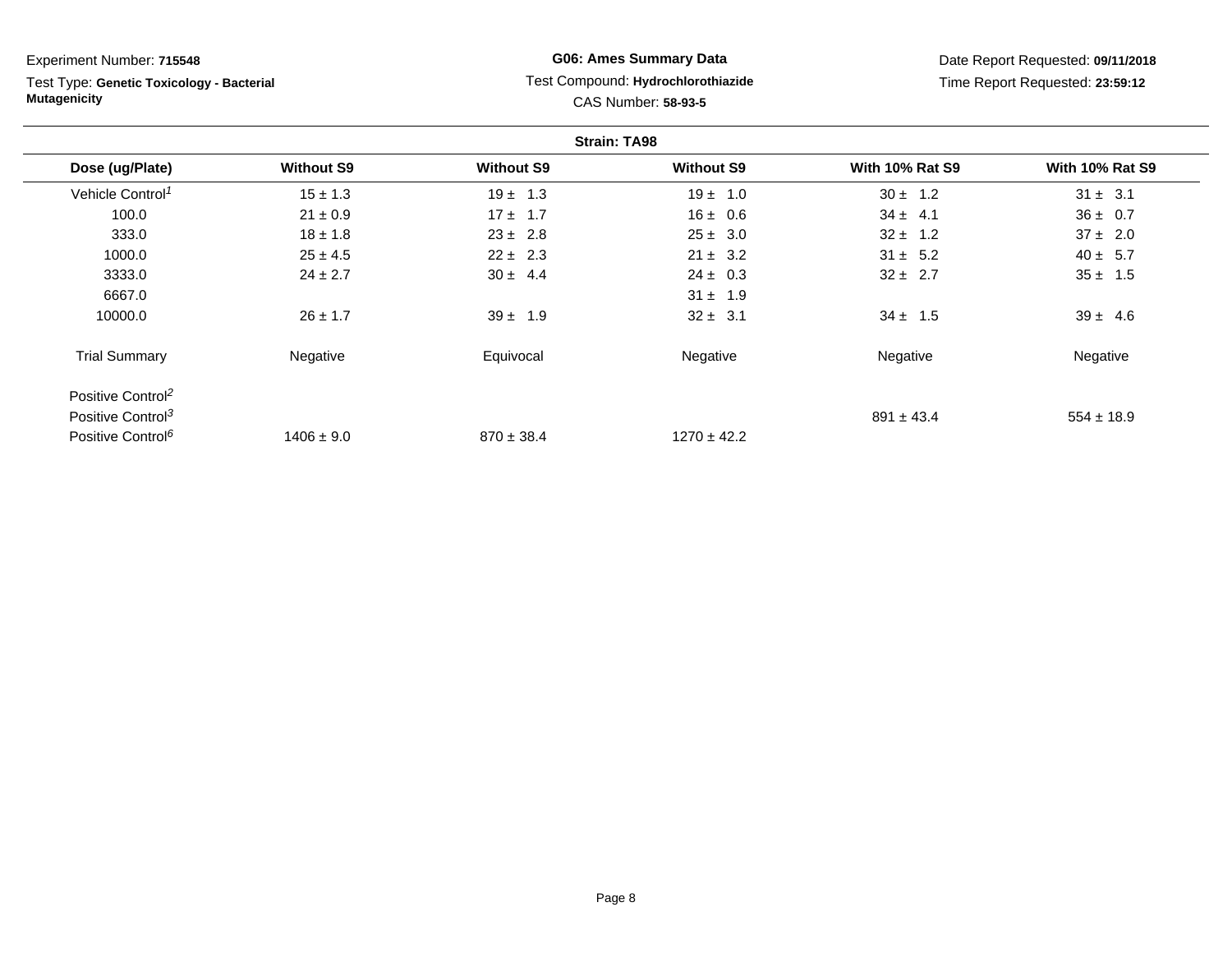Test Type: **Genetic Toxicology - Bacterial Mutagenicity**

**G06: Ames Summary Data** Test Compound: **Hydrochlorothiazide**CAS Number: **58-93-5**

|                               |                     | <b>Strain: TA98</b> |
|-------------------------------|---------------------|---------------------|
| Dose (ug/Plate)               | With 10% Hamster S9 | With 10% Hamster S9 |
| Vehicle Control <sup>1</sup>  | $29 \pm 2.2$        | $32 \pm 4.1$        |
| 100.0                         | $28 \pm 2.0$        | $35 \pm 1.2$        |
| 333.0                         | $32 \pm 0.9$        | $33 \pm 0.7$        |
| 1000.0                        | $39 \pm 2.5$        | $37 \pm 2.7$        |
| 3333.0                        | $36 \pm 3.5$        | $41 \pm 2.1$        |
| 6667.0                        |                     |                     |
| 10000.0                       | $41 \pm 0.9$        | $38 \pm 1.8$        |
| <b>Trial Summary</b>          | Negative            | Negative            |
| Positive Control <sup>2</sup> | $1119 \pm 39.4$     | $800 \pm 24.3$      |
| Positive Control <sup>3</sup> |                     |                     |
| Positive Control <sup>6</sup> |                     |                     |